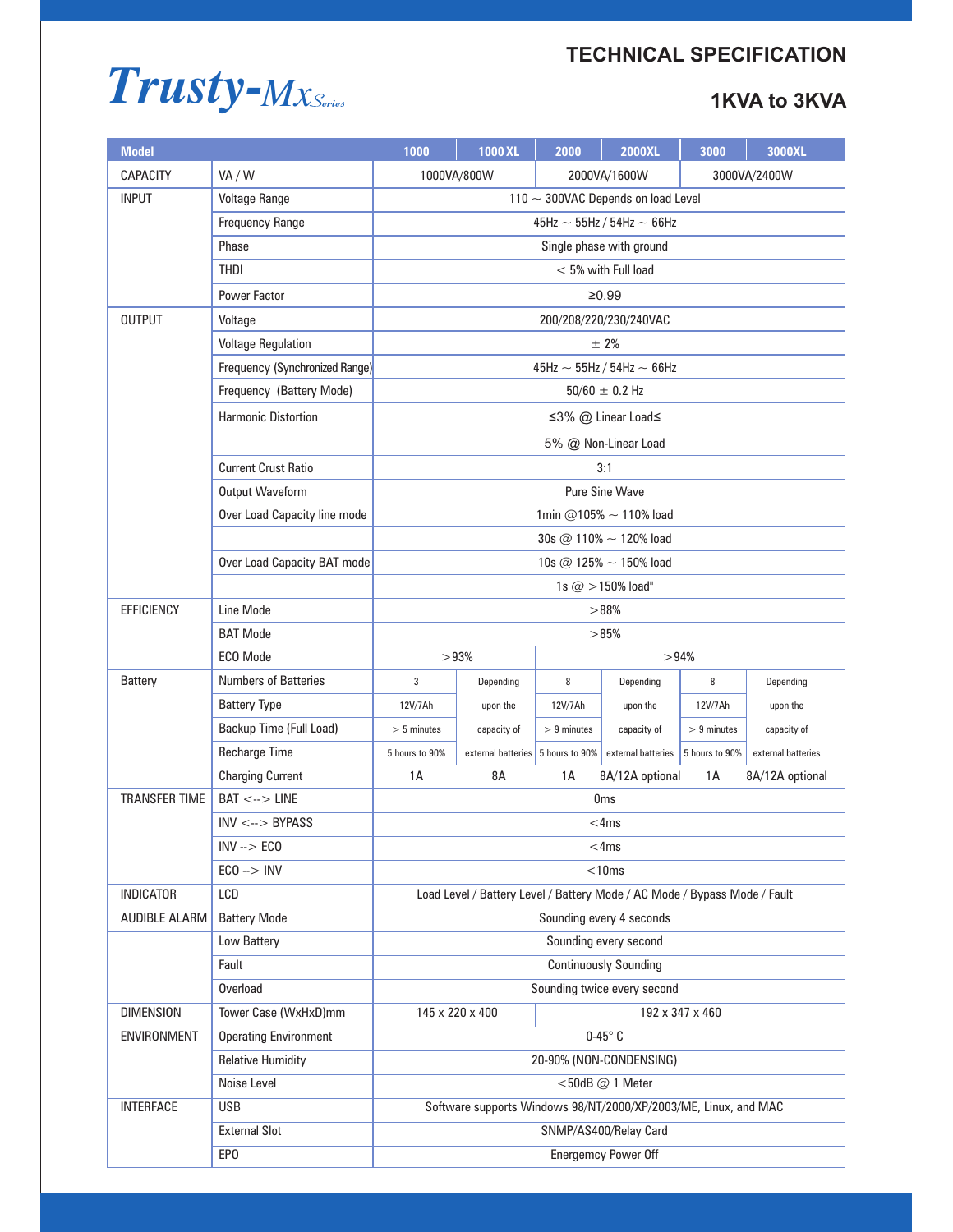# **TECHNICAL SPECIFICATION**



| <b>Model</b>         |                                | 6000                                                                      | 6000 XL                                    | <b>10K</b>     | <b>10K-XL</b>      |  |  |
|----------------------|--------------------------------|---------------------------------------------------------------------------|--------------------------------------------|----------------|--------------------|--|--|
| <b>CAPACITY</b>      | VA/W                           | 6000VA/5400W<br>10000VA/9000W                                             |                                            |                |                    |  |  |
| <b>INPUT</b>         | Adjustable Input Voltage       | $110 - 276$ VAC                                                           |                                            |                |                    |  |  |
|                      | Adjustable By Pass Voltage     | $110 - 276$ VAC                                                           |                                            |                |                    |  |  |
|                      | <b>Frequency Range</b>         | 45Hz $\sim$ 55Hz/54Hz $\sim$ 66Hz                                         |                                            |                |                    |  |  |
|                      | Phase                          | Single phase with ground                                                  |                                            |                |                    |  |  |
|                      | <b>THDI</b>                    | $<$ 5% $@$ R Full Load                                                    |                                            |                |                    |  |  |
|                      | <b>Power Factor</b>            | 0.99                                                                      |                                            |                |                    |  |  |
| <b>OUTPUT</b>        | Voltage                        | 208/220/230/240VAC                                                        |                                            |                |                    |  |  |
|                      | <b>Voltage Regulation</b>      | $< 1\%$                                                                   |                                            |                |                    |  |  |
|                      | <b>Current Crest Ratio</b>     | 3:1                                                                       |                                            |                |                    |  |  |
|                      | Frequency (Synchronized Range) | $45$ Hz $\sim$ 55Hz/54Hz $\sim$ 66Hz                                      |                                            |                |                    |  |  |
|                      | Frequency (Battery Mode)       | $50/60 + (-0.05)$ Hz                                                      |                                            |                |                    |  |  |
|                      | <b>Harmonic Distortion</b>     | 2% @ Linear Load                                                          |                                            |                |                    |  |  |
|                      |                                | 5% @ Non-Linear Load                                                      |                                            |                |                    |  |  |
|                      | Output Waveform                | <b>Pure Sine Wave</b>                                                     |                                            |                |                    |  |  |
|                      | Over Load Capacity line mode   | 2 min @ 105% $\sim$ 125%                                                  |                                            |                |                    |  |  |
|                      | Over Load Capacity BAT mode    | 30 sec $@$ 125% $\sim$ 150%                                               |                                            |                |                    |  |  |
|                      |                                | 1 sec $@$ 150% $\sim$ 150% load                                           |                                            |                |                    |  |  |
|                      | Parallel                       | upto 4                                                                    |                                            |                |                    |  |  |
| <b>EFFICIENCY</b>    | Line Mode                      | >92% @ Full Load and Battery Fully Charged                                |                                            |                |                    |  |  |
|                      | <b>BAT</b> Mode                | >92% @ Full Load and 12Vdc/Battery                                        |                                            |                |                    |  |  |
|                      | ECO Mode                       |                                                                           | >96% @ Full Load and Battery Fully Charged |                |                    |  |  |
| <b>BATTERY</b>       | <b>Numbers of Batteries</b>    | 20                                                                        | Depending                                  | 20             | Depending          |  |  |
|                      | <b>Battery Type</b>            | 12V/7Ah                                                                   | upon the                                   | 12V/9Ah        | upon the           |  |  |
|                      | Backup Time (Full Load)        | $> 5$ minutes                                                             | capacity of                                | $> 9$ minutes  | capacity of        |  |  |
|                      | <b>Recharge Time</b>           | 5 hours to 90%                                                            | external Batteries                         | 5 hours to 90% | external Batteries |  |  |
|                      | <b>Charging Current</b>        | 1.2A                                                                      | 4.0A                                       | 1.2A           | 4.0A               |  |  |
|                      | <b>Rated Battery Voltage</b>   | 240VDC                                                                    |                                            |                |                    |  |  |
| <b>TRANSFER TIME</b> | $BAT < ->$ LINE                | Oms                                                                       |                                            |                |                    |  |  |
|                      | $INV < -$ > BYPASS             | <b>Oms</b>                                                                |                                            |                |                    |  |  |
|                      | $ECO \rightarrow NN$           | $<$ 10 $ms$                                                               |                                            |                |                    |  |  |
| <b>INDICATOR</b>     | LCD                            | Load Level / Battery Level / Battery Mode / AC Mode / Bypass Mode / Fault |                                            |                |                    |  |  |
| AUDIBLE ALARM        | <b>Battery Mode</b>            | Sounding every 4 seconds                                                  |                                            |                |                    |  |  |
|                      | Low Battery                    | Sounding every second                                                     |                                            |                |                    |  |  |
|                      | Fault                          | <b>Continuously Sounding</b>                                              |                                            |                |                    |  |  |
|                      | Overload                       | Sounding twice every second                                               |                                            |                |                    |  |  |
| <b>DIMENSION</b>     | Tower Case (WxHxD)mm           | 260 x 708 x 550                                                           |                                            |                |                    |  |  |
| ENVIRONMENT          | <b>Operating Environment</b>   | $0-40^\circ C$                                                            |                                            |                |                    |  |  |
|                      | <b>Relative Humidity</b>       | 0-95% (NON-CONDENSING)                                                    |                                            |                |                    |  |  |
|                      | Noise Level                    | $<$ 50dB $@$ 1 Meter                                                      |                                            |                |                    |  |  |
| <b>INTERFACE</b>     | USB/RS232                      | Software supports Windows Family, Linux, Sun Solaris, IBM Aix,            |                                            |                |                    |  |  |
|                      |                                | Compaq True64, SGI IRIX, FreeBSD, HP-UX, and MAC                          |                                            |                |                    |  |  |
|                      | <b>External Slot</b>           | SNMP/AS400/Relay Card                                                     |                                            |                |                    |  |  |
|                      | EP <sub>0</sub>                | <b>Energemcy Power Off</b>                                                |                                            |                |                    |  |  |